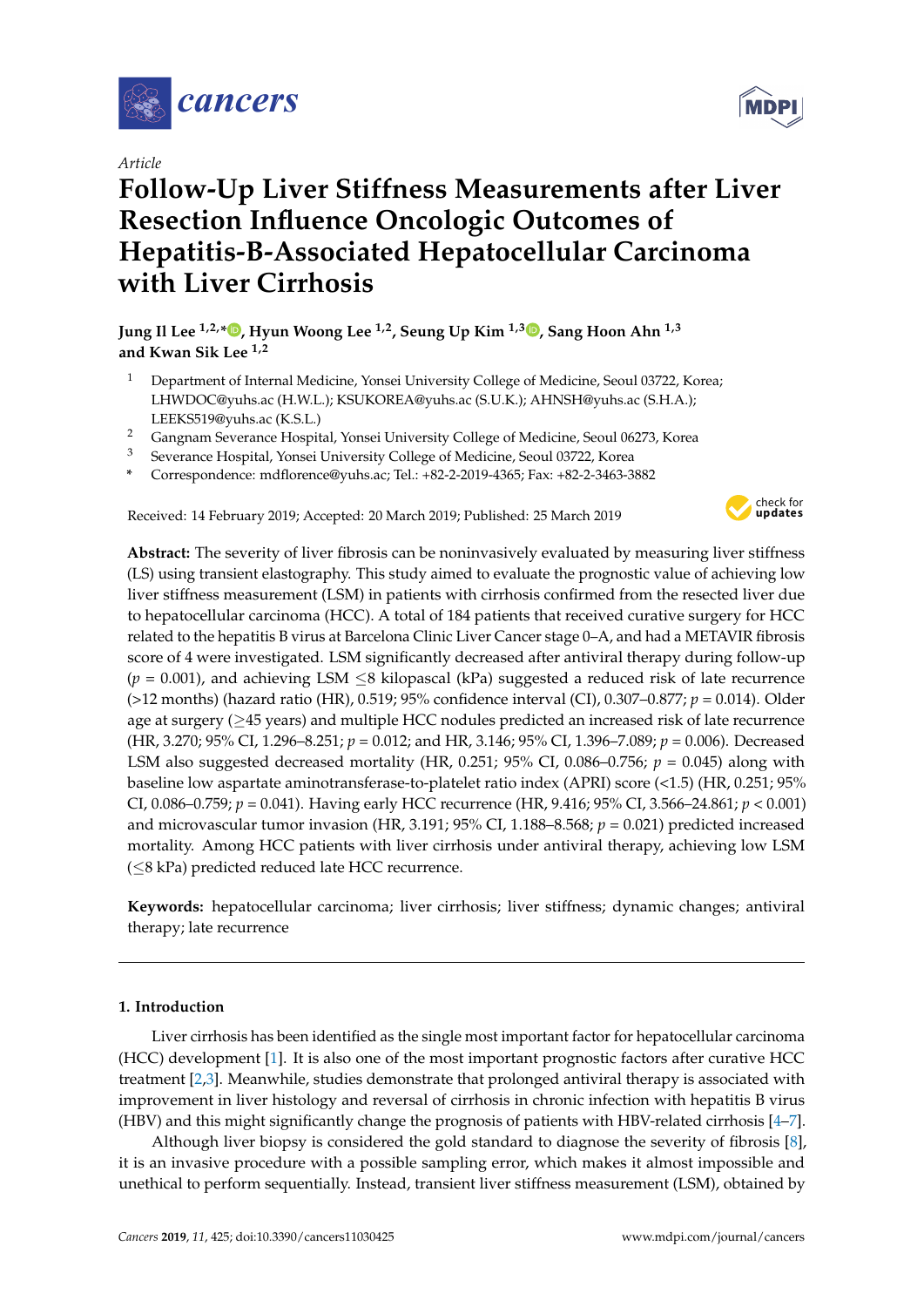transient elastograpy (TE), is a noninvasive means of assessing liver fibrosis documented to be well correlated with biopsy-detected severity of fibrosis [\[9–](#page-12-2)[11\]](#page-12-3). Studies reported that TE might be useful in not only detecting advanced liver fibrosis but also in stratifying the risk of HCC development in HBV patients [\[12–](#page-12-4)[14\]](#page-12-5). It has been suggested that HBV patients with higher liver stiffness (LS) values (>8 kilopascal (kPa)) were at a significantly greater risk of HCC development [\[12\]](#page-12-4). However, dynamic changes in LSM can be achieved with antiviral therapy [\[15](#page-12-6)[–17\]](#page-12-7), and it has been recently reported that having LSM < 11.6 kPa after antiviral therapy was associated with a reduced risk of de novo HCC occurrence [\[18\]](#page-12-8). Although a decrease in LS values might be associated with decreased incidence of HCC, it has not been well documented whether antiviral therapy and reduction of LSM would have a beneficial effect on oncologic outcomes of HCC patients experiencing cancer development in a cirrhotic background. A study reported that background liver cirrhosis demonstrated a higher incidence of de novo recurrence of HCC [\[19\]](#page-12-9), and it would be interesting to evaluate whether a reduction in LSM achieved with antiviral therapy would result in favorable prognosis in these patients.

It is not unusual to have LSM decrease as low as the point where advanced liver fibrosis is unlikely to be suspected after prolonged antiviral therapy in patients with clinically diagnosed liver cirrhosis [\[20,](#page-12-10)[21\]](#page-12-11). However, a reduction in LS values may not necessarily indicate pathologic improvement [\[22\]](#page-12-12), and the patients may still be at greater risk of HCC carcinogenesis due to the background liver cirrhosis.

Thus, this study evaluated impact of LS reduction to the point where advanced liver fibrosis was unlikely to be suspected using LSM criteria (LS  $\leq$ 8 kpa), in HBV-related HCC patients whose pathological assessment at the time of HCC occurrence showed advanced liver fibrosis.

# **2. Patients and Methods**

#### *2.1. Patient Enrollment*

This retrospective cohort study was conducted at a tertiary referral hospital in Seoul, Republic of Korea. A total of 1113 patients who underwent liver resection due to HBV-related HCC between January, 2007 and December, 2016 were screened for possible enrollment in this study. Among them, patients that met the following inclusion criteria were selected: curatively resected HBV-related HCC at Barcelona Clinic Liver Cancer (BCLC) stage 0–A; receiving antiviral therapy against HBV started at or after HCC resection for more than 12 months; available LSM, assessed at least 12 months after starting the antiviral therapy; METAVIR fibrosis score of 4, assessed from the resected liver. Exclusion criteria were as follows: receiving antiviral therapy started before the development of HCC; survival time of less than 4 weeks after the liver resection; co-infection with HIV or hepatitis C; previous history of liver transplantation. Finally, 184 patients were recruited for the final analysis. This study was performed in accordance with ethical guidelines of the 1975 Declaration of Helsinki and was approved by the Institutional Review Board of Gangnam Severance Hospital (Permit No: 3-2018-0198).

#### *2.2. Baseline Workup and Follow-Up*

The index date for study entry was defined as the time of liver resection. The studies performed within 3 months before the surgery were included in the baseline workup. Variables pertaining to HCC including tumor size, number, microvascular invasion, Edmonson grade, and METAVIR fibrosis score were obtained by pathologic evaluation of the resected liver. The patients were regularly followed-up. Liver function tests and alpha-fetoprotein (AFP) measurements were done every 3 months. Dynamic CT or dynamic MRI were regularly performed at intervals no longer than 6 months. As the inclusion criteria indicated, all the patients had LS measured more than once at least 12 months after staring the antiviral therapy. For those with multiple measurements, the data from the last study were considered as the follow-up results. Other biochemical measurements within 1 month before or after the last LS assessment were taken as the follow-up findings. All the patients received the antiviral therapy against HBV starting at or after the surgery for more than 12 months. HCC recurrence was classified as early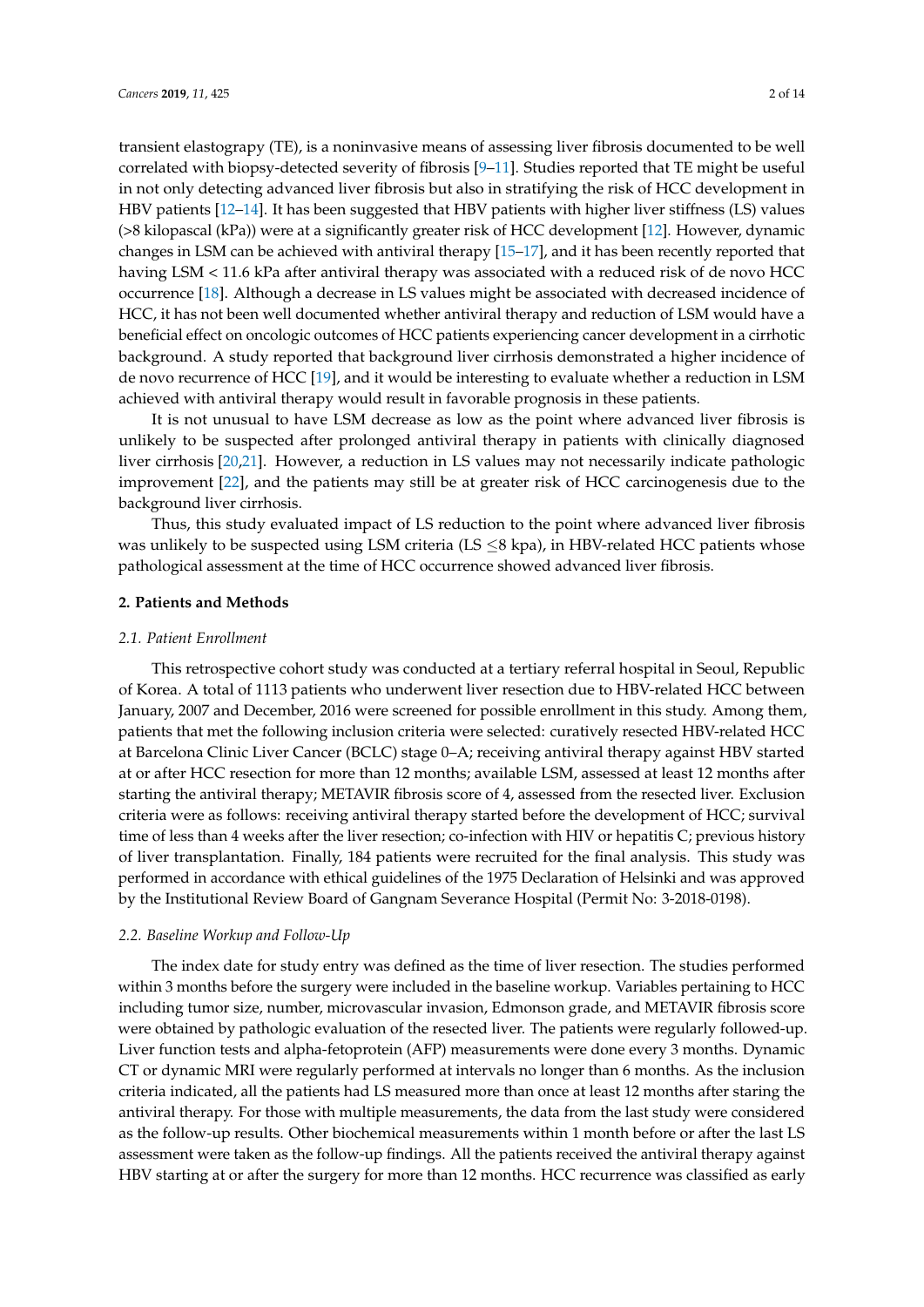$(\leq 12$  months) or late (>12 months) [\[23](#page-13-0)[,24\]](#page-13-1). All the patients were followed until the time of death or for at least 12 months.

#### *2.3. Assessment of Fibrotic Burden*

All the patients were confirmed to have liver cirrhosis (METAVIR fibrosis score of 4) by pathologic assessment at the time of surgery. In order to determine changes in fibrotic burden by noninvasive means, serum biomarkers of liver fibrosis and LSM were used.

Serum biochemical markers of fibrosis, namely aspartate aminotransferase (AST)-to-platelet ratio index (APRI) [\[25\]](#page-13-2), and Fibrosis (FIB)-4 [\[26\]](#page-13-3), were calculated according to published formulae as follows.

$$
APRI = ((AST/upper limit of normal)/platelet count (109/L)) \times 100
$$

A cutoff value of APRI  $\geq$ 1.5 was applied to detect a high probability of advanced fibrosis, as previously published [\[25\]](#page-13-2).

FIB-4 = (Age (years)  $\times$  AST (U/L))/(platelet count (10<sup>9</sup>/L)  $\times$  (alanine aminotransferase (ALT) (U/L))<sup>1/2</sup>)

A cutoff value of FIB-4 ≥2.67 was used to detect intermediate and high probability of advanced fibrosis [\[26\]](#page-13-3).

LSM was measured using transient elastography (TE) (FibroScan, EchoSens, Paris, France). Only LSM with at least 10 valid measurements, a success rate of at least 60%, and an interquartile range-to-median ratio <30% were considered reliable, following suggestions from previous studies [\[12,](#page-12-4) [27\]](#page-13-4). In this study, LSM ≤8 kPa was considered as low fibrotic burden according to a previous study [\[12\]](#page-12-4).

## *2.4. Statistical Analyses*

Data were summarized as mean  $\pm$  standard deviation (SD), median with range, or *n* (%), as appropriate. Categorical variables were compared using two-sided  $\chi^2$ -test (or Fisher's exact test, or McNemar test, where appropriate) and continuous variables were compared using independent or paired sample *t*-tests (or Mann-Whitney test, where appropriate). Cumulative HCC recurrence rates and mortality rates were analyzed using Kaplan-Meier's method and compared with the log-rank test. To identify independent risk factors of mortality and HCC recurrence, univariate and subsequent multivariate regression analyses were used. Hazard ratios (HRs) and corresponding 95% confidence intervals (CIs) were used where indicated.

All statistical analyses were performed using IBM SPSS (version 23). A  $p$ -value < 0.05 was considered to indicate statistical significance.

## **3. Results**

## *3.1. Patient Selection and Demographic Findings*

A total of 184 patients that received curative liver resection for HBV-related HCC at BCLC stage 0–A were investigated. The baseline demographic findings are described in Table [1](#page-3-0) according to the HCC recurrence status classified into early ( $\leq$ 12 months) or late (>12 months) [\[23,](#page-13-0)[24\]](#page-13-1). All the patients were followed until the time of death or for at least 12 months.

The patients that received low-barrier drugs (lamivudine, telbivudine, adefovir) eventually had the medication changed to high-barrier drugs (entecavir, tenofovir). None of the patients experienced biochemical breakthrough due to emergence of antiviral resistant mutation.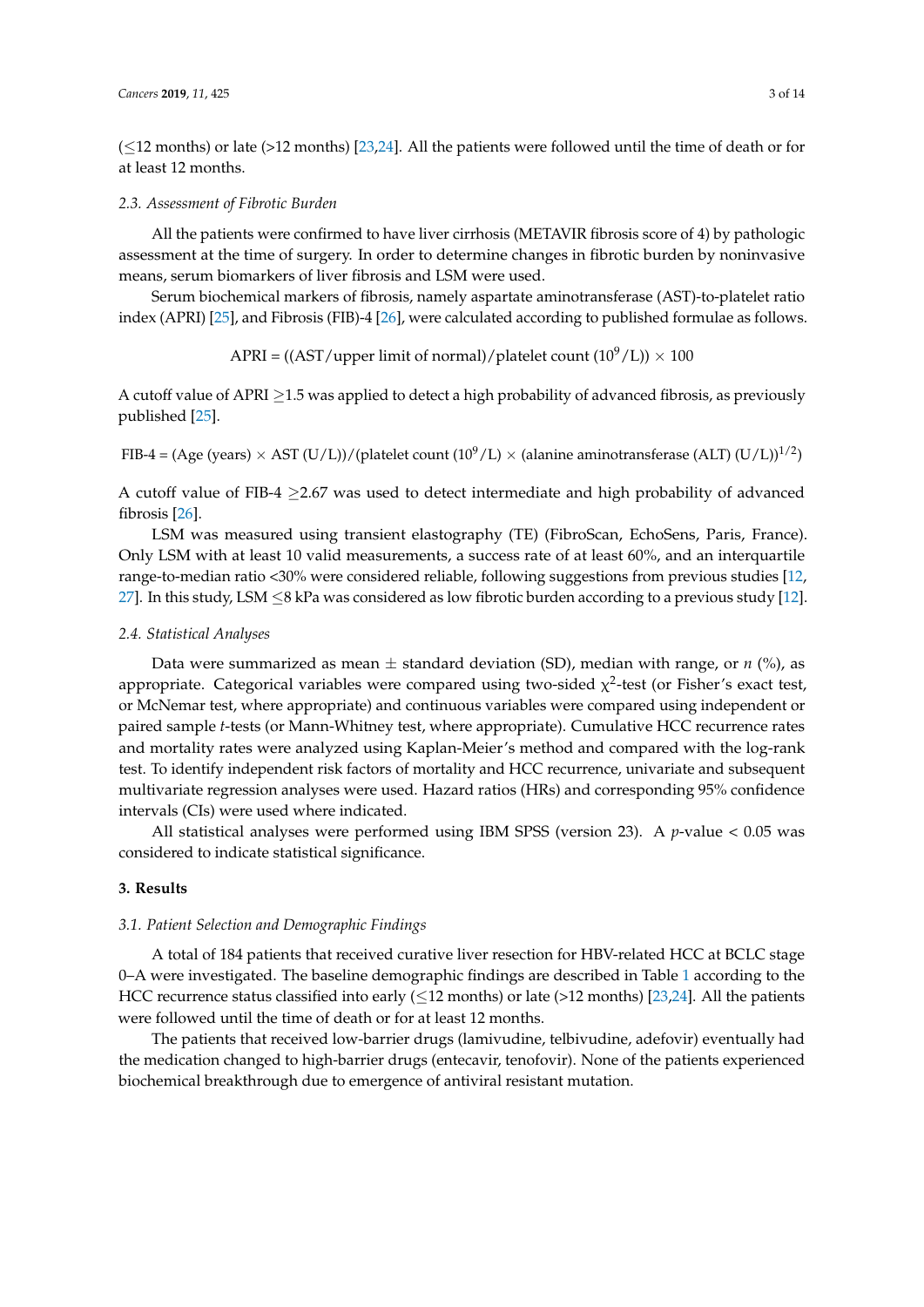Duration of follow up, mean

|                                                          | No Recurrence<br>$(n = 113)$ | <b>Early Recurrence</b><br>$(n = 13)$ | <b>Late Recurrence</b><br>$(n = 58)$ | $p$ -Value |
|----------------------------------------------------------|------------------------------|---------------------------------------|--------------------------------------|------------|
| Age, mean $\pm$ SD (years)                               | $50.4 \pm 9.3$               | $54.2 \pm 7.3$                        | $55.6 \pm 8.4$                       | $0.003*$   |
| Male gender                                              | 87 (77.0%)                   | 11 $(84.6\%)$                         | 49 (84.5%)                           | 0.465      |
| Operation type                                           |                              |                                       |                                      |            |
| Wedge resection                                          | 21 (18.6%)                   | $5(38.5\%)$                           | $11(19.0\%)$                         |            |
| Segmentectomy                                            | 45 (39.8%)                   | $5(38.5\%)$                           | 28 (48.3%)                           | 0.329      |
| Lobectomy                                                | 47 (41.6%)                   | $3(23.1\%)$                           | 19 (32.8%)                           |            |
| Tumor size                                               |                              |                                       |                                      |            |
| $<$ 3 cm                                                 | 71 (62.8%)                   | $8(61.5\%)$                           | $32(55.2\%)$                         | 0.622      |
| $>3$ cm                                                  | 42 (37.2%)                   | $5(38.5\%)$                           | 26 (44.8%)                           |            |
| Tumor number                                             |                              |                                       |                                      |            |
| Single                                                   | 110 (97.3%)                  | $10(76.9\%)$                          | 51 (87.9%)                           | $0.005*$   |
| Multiple                                                 | $3(2.7\%)$                   | $3(23.1\%)$                           | $7(12.1\%)$                          |            |
| Microvascular invasion                                   | 42 (37.2%)                   | $6(46.2\%)$                           | 19 (32.8%)                           | 0.639      |
| Edmonson grade                                           |                              |                                       |                                      |            |
| 1                                                        | $7(6.2\%)$                   | $1(7.7\%)$                            | $2(3.4\%)$                           |            |
| 2                                                        | 43 (38.1%)                   | $6(46.2\%)$                           | 26 (44.8%)                           | 0.899      |
| 3                                                        | 53 (46.9%)                   | $5(38.5\%)$                           | 23 (39.7%)                           |            |
| $\overline{4}$                                           | $10(8.8\%)$                  | $1(7.7\%)$                            | $7(12.1\%)$                          |            |
| AFP, baseline                                            |                              |                                       |                                      |            |
| $<$ 200 IU/mL                                            | 81 (71.7%)                   | $10(76.9\%)$                          | 50 (86.2%)                           | 0.105      |
| $\geq$ 200 IU/mL                                         | $32(28.3\%)$                 | $3(23.1\%)$                           | 8 (13.8%)                            |            |
| MELD score, baseline, mean<br>$\pm$ SD                   | $16.2 \pm 2.0$               | $16.4 \pm 1.6$                        | $16.6 \pm 2.0$                       | 0.500      |
| MELD score, follow-up,<br>mean $\pm$ SD                  | $16.0 \pm 1.9$               | $16.3 \pm 1.8$                        | $16.1 \pm 2.0$                       | 0.844      |
| <b>HBV DNA</b>                                           |                              |                                       |                                      |            |
| $<$ 2000 IU/mL                                           | 59 (52.2%)                   | $5(38.5\%)$                           | $21(36.2\%)$                         | 0.117      |
| $\geq$ 2000 IU/mL                                        | 54 (47.8%)                   | $8(61.5\%)$                           | 37 (63.8%)                           |            |
| <b>HBV DNA</b>                                           |                              |                                       |                                      |            |
| $<$ 2000 IU/mL                                           | 113 (100%)                   | 13 (100%)                             | 57 (98.3%)                           | 0.353      |
| $\geq$ 2000 IU/mL                                        | $0(0\%)$                     | $0(0\%)$                              | $1(1.7\%)$                           |            |
| HBeAg positivity                                         | 26 (23.0%)                   | $5(38.5\%)$                           | 15 (25.9%)                           | 0.468      |
| Mode of antiviral therapy                                |                              |                                       |                                      |            |
| Low barrier <sup>+</sup>                                 | 36 (31.9%)                   | $5(38.5\%)$                           | 28 (48.3%)                           | 0.110      |
| High barrier <sup>#</sup>                                | 77 (68.1%)                   | $8(61.5\%)$                           | 30 (51.7%)                           |            |
| Duration of antiviral therapy,<br>mean $\pm$ SD (months) | $71.8 \pm 38.2$              | $51.3 \pm 27.7$                       | $85.3 \pm 31.1$                      | $0.004*$   |

<span id="page-3-0"></span>**Table 1.** Demographic findings of HBV-related HCC patients with cirrhosis treated with liver resection and put under antiviral therapy.

HBV, hepatitis B virus; HCC, hepatocellular carcinoma; AVT, antiviral therapy; AFP, alpha-fetoprotein; MELD, model for end-stage liver disease; HBeAg, hepatitis B E antigen. Continuous variables reported as median (range). Categorical variables reported as *n* (%). † Low barrier antiviral therapy included nucleos(t)ide analogues such as lamivudine, telbivudine, and adefovir. ‡ High barrier antiviral therapy included nucleos(t)ide analogues such as entecavir and tenofovir.; \* *p* < 0.005.

 $\pm$  SD (months)  $74.1 \pm 37.6$   $55.5 \pm 27.2$   $90.2 \pm 31.8$  0.001 \*

Baseline and follow-up values of the model for end-stage liver disease (MELD) score and serum biomarkers of liver fibrosis are compared in Table [2.](#page-4-0) Baseline values were calculated using biochemical variables measured at the time of the surgery and follow-up values were calculated using the results obtained at the time of the index follow-up LSM assessment.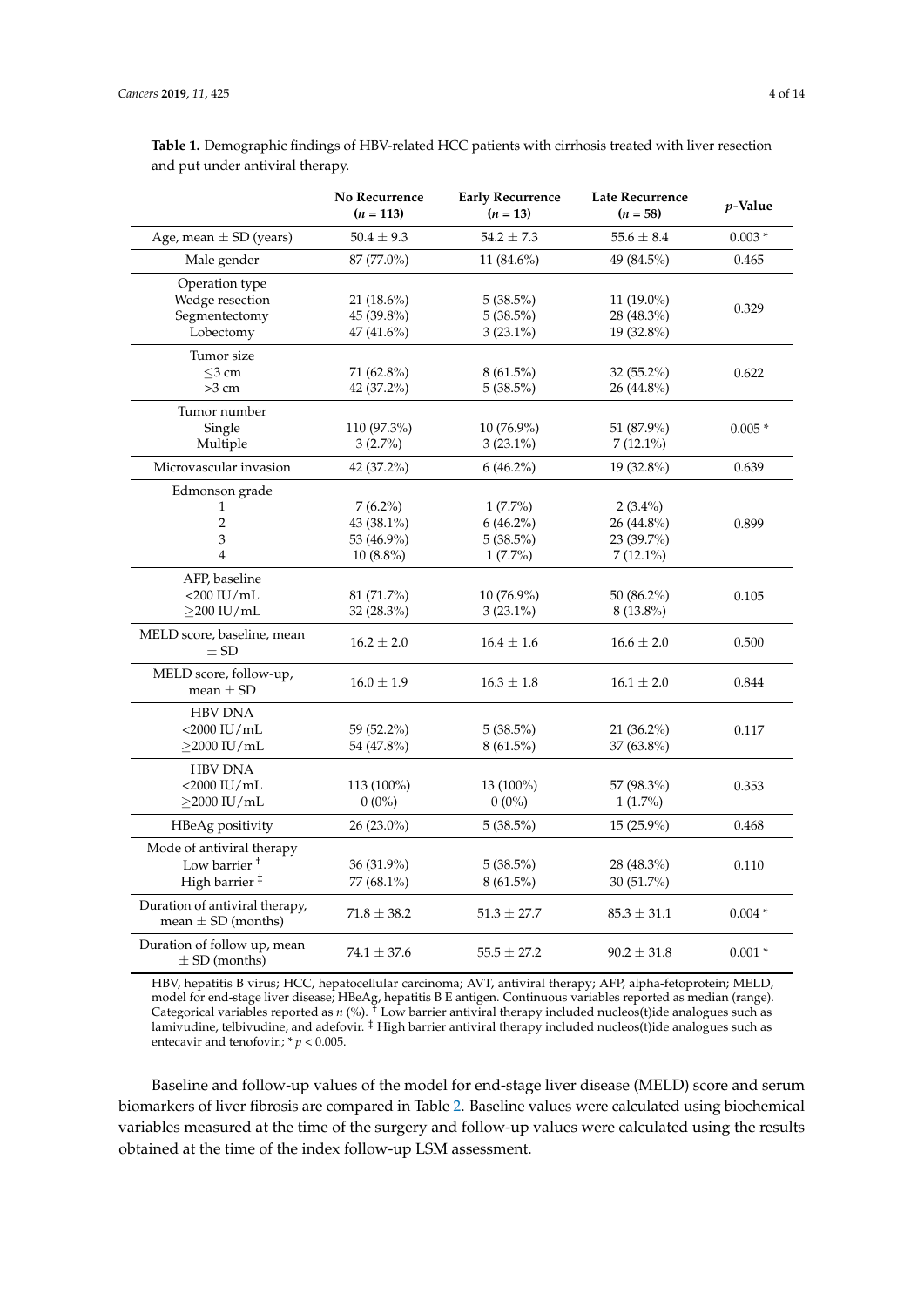<span id="page-4-0"></span>

| Variables                 | <b>Baseline</b> | Follow Up       | <i>p</i> -Value |
|---------------------------|-----------------|-----------------|-----------------|
| $MELD+$                   |                 |                 |                 |
|                           |                 |                 |                 |
| No recurrence             | $16.2 \pm 2.0$  | $16.0 \pm 1.9$  | 0.352           |
| Early recurrence          | $16.4 \pm 1.6$  | $16.3 \pm 1.8$  | 0.861           |
| Late recurrence           | $16.6 \pm 2.0$  | $16.1 \pm 2.0$  | $0.003*$        |
| LSM (kPa) $\ddagger$      |                 |                 |                 |
| No recurrence             | $12.8 \pm 7.4$  | $9.1 \pm 5.6$   | $< 0.001$ *     |
| Early recurrence          | $12.9 \pm 6.5$  | $12.7 \pm 8.0$  | 0.866           |
| Late recurrence           | $13.9 \pm 6.8$  | $11.8 \pm 12.7$ | $< 0.001$ *     |
| Interquartile range (kPa) |                 |                 |                 |
| No recurrence             | $2.1 \pm 2.1$   | $1.2 + 1.1$     | $< 0.001$ *     |
| Early recurrence          | $1.6 \pm 1.4$   | $1.9 \pm 1.8$   | 0.635           |
| Late recurrence           | $1.9 \pm 1.6$   | $1.6 \pm 1.8$   | $0.043*$        |
| APRI                      |                 |                 |                 |
| No recurrence             | $0.7 \pm 0.5$   | $0.7 \pm 0.6$   | 0.639           |
| Early recurrence          | $1.2 \pm 1.5$   | $0.7 \pm 0.9$   | $0.028*$        |
| Late recurrence           | $0.8 \pm 0.6$   | $0.6 \pm 0.5$   | $0.004*$        |
| $FIB-4$                   |                 |                 |                 |
| No recurrence             | $2.3 \pm 1.4$   | $2.4 + 1.2$     | 0.070           |
| Early recurrence          | $3.6 \pm 2.8$   | $2.5 \pm 0.9$   | 0.345           |
| Late recurrence           | $2.8 \pm 1.8$   | $2.6 \pm 1.5$   | 0.760           |

**Table 2.** Changes in noninvasive parameters of fibrosis during follow-up. **Table 2.** Changes in noninvasive parameters of fibrosis during follow-up.

MELD, model for end-stage liver disease; LSM, liver stiffness measurement; APRI, aspartate MELD, model for end-stage liver disease; LSM, liver stiffness measurement; APRI, aspartate aminotransferase-to-platelet ratio index; FIB-4, Fibrosis-4. Variables reported as mean  $\pm$  standard deviation. \*  $p < 0.05$ ; <sup>†</sup> MELD, model for end-stage liver disease calculated as follows: MELD =  $10 \times (0.957 \times \log_e(\text{creatment}))$  +  $(0.378 \times \log_e(\text{bilirubin})) + (1.12 \times \log_e(\text{prothrombin time in international normalized ratio (INR))) + 6.43);$ <sup>†</sup> LSM measured using transient elastography, expressed in kilopascal (kPa).

Although all the patients had pathologically detected cirrhosis, advanced fibrosis was evident Although all the patients had pathologically detected cirrhosis, advanced fibrosis was evident by by APRI in 8.2% (15/184) and FIB-4 in 33.2% (61/184) of the patients at the time of liver resection. In addition, LSM >13 kPa, which would suggest liver cirrhosis, was shown in 38.3% (51/133), whereas LSM >8 kPa, which is reported to predict an increased risk of HCC development [\[12\]](#page-12-4), was demonstrated in 82.7% (110/133) of the patients at baseline (Figure 1). Follow-up assessments after receiving antiviral 82.7% (110/133) of the patients at baseline (Figure [1\).](#page-4-1) Follow-up assessments after receiving antiviral therapy for more than 12 months demonstrated no significant changes in the proportion of advanced therapy for more than 12 months demonstrated no significant changes in the proportion of advanced liver fibrosis by APRI (7.6%, 14/184) or FIB-4 (35.3%, 65/184) ( $p = 1.000$ ,  $p = 0.742$ , respectively), whereas the proportion of high LSM (>8 kPa) significantly decreased (46.7%, 86/184) compared with that from the initial evaluation ( $p < 0.001$ ) (Figure 1). that from the initial evaluation  $(p < 0.001)$  (Figure 1).

<span id="page-4-1"></span>

**Figure 1**. Changes in fibrotic burden. The proportion of patients with advanced fibrosis was assessed **Figure 1.** Changes in fibrotic burden. The proportion of patients with advanced fibrosis was assessed noninvasively by obtaining aspartate aminotransferase (AST)-platelet ratio index (APRI) and FIB-4 as noninvasively by obtaining aspartate aminotransferase (AST)-platelet ratio index (APRI) and FIB-4 as well as liver stiffness (LS) values at the time of liver resection and during follow-up. METAVIR fibrosis score was evaluated from the resected liver at the time of HCC surgery.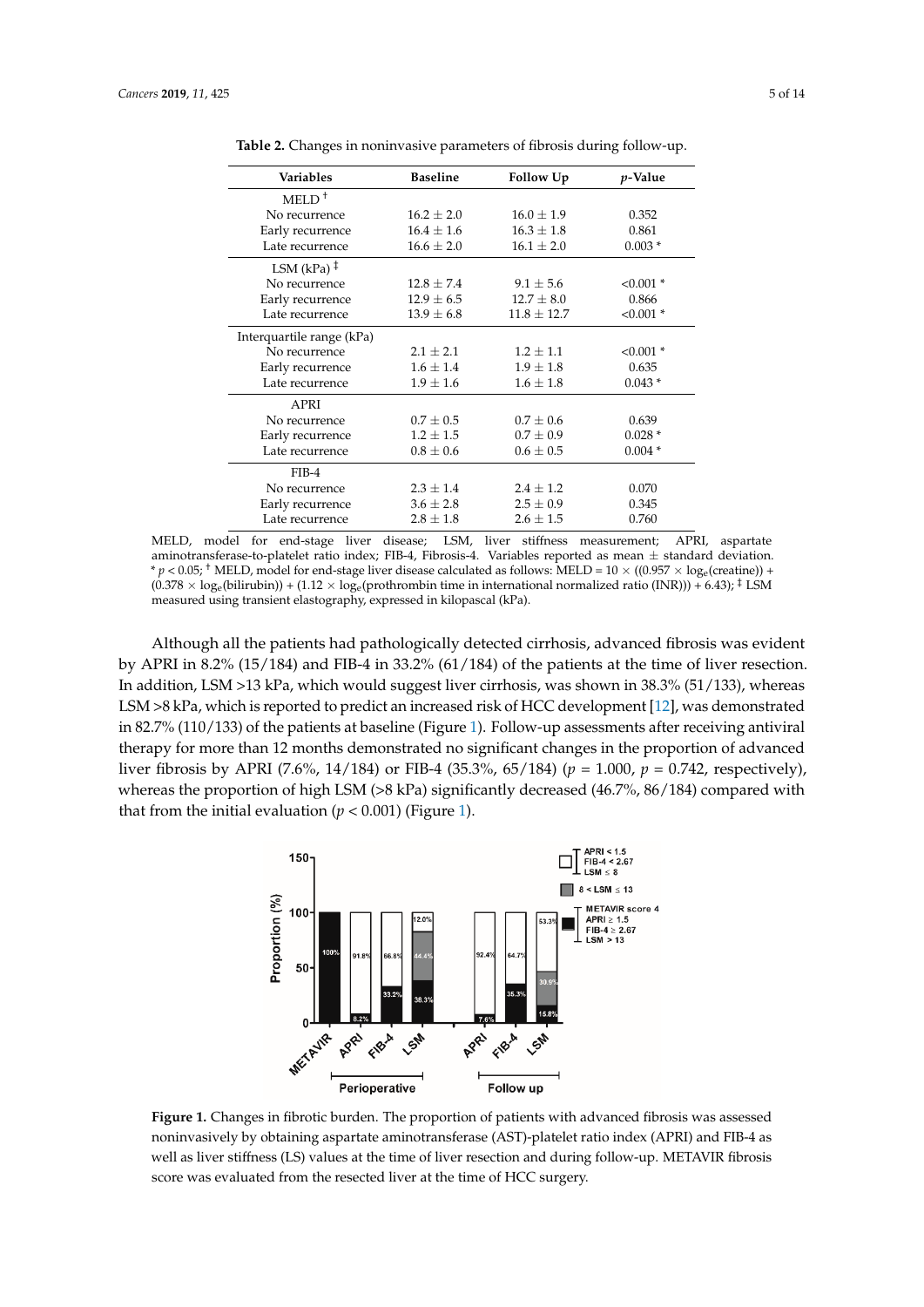# *3.2. Follow-Up LSM as a Predictor of HCC Recurrence*

The cumulative HCC recurrence-free survival rates (RFS) were 90.2%, 81.8%, 76.4%, and 66.8% at 1, 2, 3, and 5 years, respectively.

Late recurrence (>12 months) was detected in 58 patients (58/184, 31.5%). Older age at liver resection (≥45 year) (HR, 3.270; 95% CI: 1.296–8.251; *p* = 0.012) and multiple HCC nodules (HR, 3.146; 95% CI: 1.396–7.089;  $p = 0.006$ ) suggested an increased risk of late recurrence (Table [3\)](#page-6-0).

**Table 3.** Independent predictors of late recurrence after curative HCC resection in patients with pathologically confirmed liver cirrhosis under antiviral therapy.

| <b>Univariate Analysis</b>                                      |                  | Multivariate Analysis                          |                  |  |
|-----------------------------------------------------------------|------------------|------------------------------------------------|------------------|--|
|                                                                 | $\boldsymbol{p}$ | Hazard Ratio (95%<br>Confidence Interval (CI)) | $\boldsymbol{p}$ |  |
| Age at resection<br><45 year<br>$\geq$ 45 year                  | $0.003*$         | 3.270 (1.296-8.251)                            | $0.012**$        |  |
| Gender                                                          | 0.526            |                                                |                  |  |
| Operation type<br>Wedge resection<br>Segmentectomy<br>Lobectomy | 0.158            |                                                |                  |  |
| Tumor size<br>$\leq$ 3 cm<br>$>3$ cm                            | 0.415            |                                                |                  |  |
| Tumor number<br>Single<br>Multiple                              | $0.001 *$        | 3.146 (1.396-7.089)                            | $0.006**$        |  |
| Microvascular invasion                                          | 0.313            |                                                |                  |  |
| Edmonson grade<br>$\leq$ 2<br>>2                                | 0.628            |                                                |                  |  |
| LSM, initial (kpa)<br>${\leq}8$<br>>8                           | 0.644            |                                                |                  |  |
| APRI, initial<br>< 1.5<br>$\geq1.5$                             | 0.366            |                                                |                  |  |
| FIB-4, initial<br>< 2.67<br>$\geq$ 2.67                         | 0.176            |                                                |                  |  |
| LSM, follow up (kPa)<br>${\leq}8$<br>$>\!\!8$                   | $0.013*$         | $0.519(0.307 - 0.877)$                         | $0.014**$        |  |
| APRI, follow up<br>< 1.5<br>$\geq1.5$                           | 0.378            |                                                |                  |  |
| FIB-4, follow up<br>< 2.67<br>$\geq$ 2.67                       | 0.725            |                                                |                  |  |
| AFP, initial<br>$<$ 200 ng/mL<br>$\geq$ 200 ng/mL               | 0.182            |                                                |                  |  |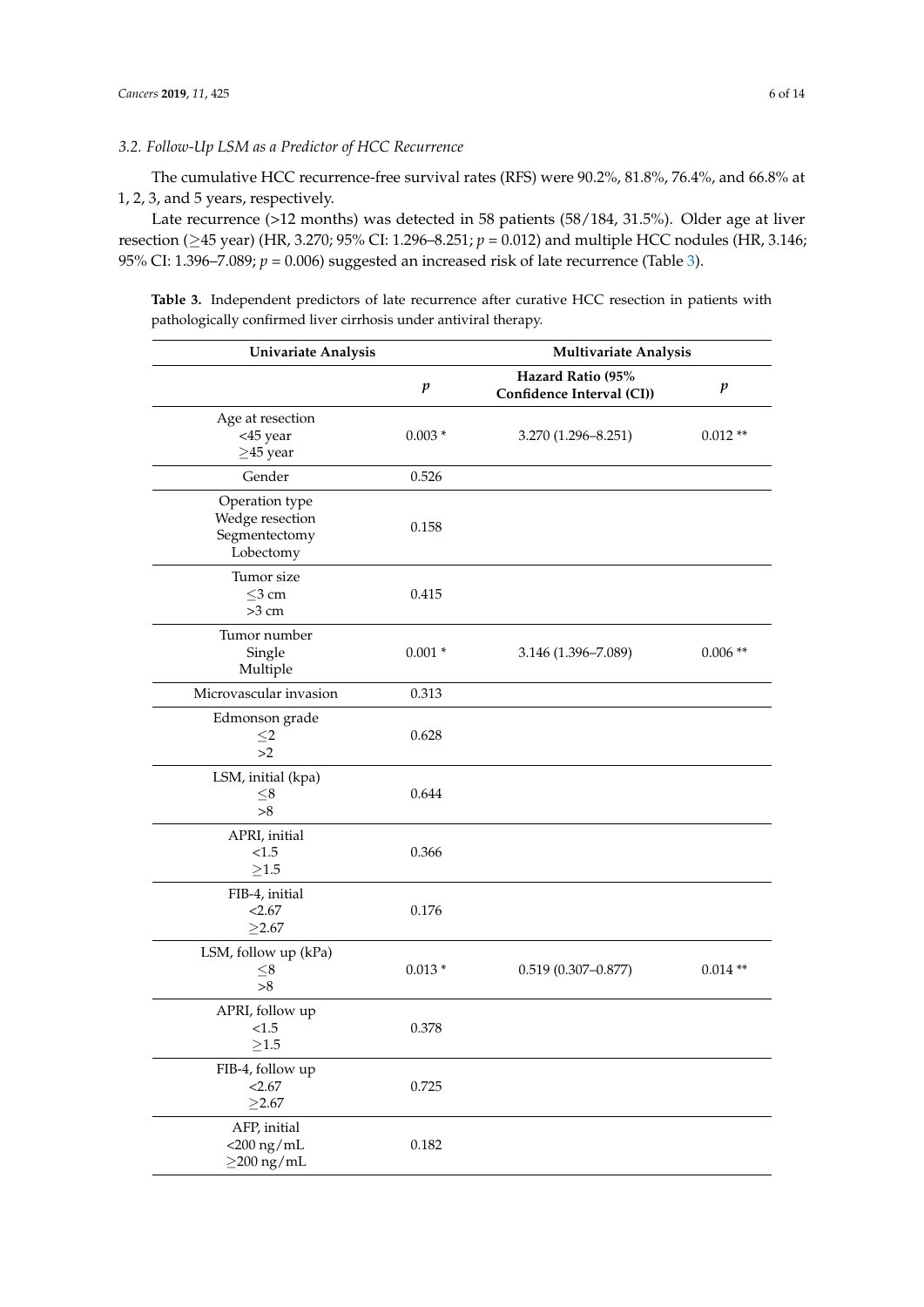<span id="page-6-0"></span>

| <b>Univariate Analysis</b>                                            |       | <b>Multivariate Analysis</b>                   |   |  |
|-----------------------------------------------------------------------|-------|------------------------------------------------|---|--|
|                                                                       | p     | Hazard Ratio (95%<br>Confidence Interval (CI)) | p |  |
| HBV DNA, initial<br>$<$ 2000 IU/mL<br>$>$ 2000 IU/mL                  | 0.568 |                                                |   |  |
| HBeAg positivity                                                      | 0.593 |                                                |   |  |
| Type of antiviral therapy <sup>†</sup><br>Low barrier<br>High barrier | 0.922 |                                                |   |  |
| MELD, initial                                                         | 0.773 |                                                |   |  |
| MELD, follow up                                                       | 0.425 |                                                |   |  |

**Table 3.** *Cont*.

HCC, hepatocellular carcinoma; AVT, antiviral therapy; AFP, alpha-fetoprotein; LSM, liver stiffness measurement; HCC, hepatocellular carcinoma; AVT, antiviral therapy; AFP, alpha-fetoprotein; LSM, liver stiffness APRI, aspartate aminotransferase-to-platelet ratio index; FIB-4, Fibrosis-4; MELD, model for end-stage liver disease. APRI, aspartate aminotransferase-to-platelet ratio index; FIB-4, Fibrosis-4; MELD, model for end-stage liver disease.<br>The initial values were assessed at the time of HCC resection and follow-up values were evaluated using measurements obtained within 1 month before or after the last LS assessment. \*  $p < 0.1$ , \*\*  $p < 0.05$ , <sup>†</sup> Type of antiviral therapy was categorized as low-barrier nucleos(t)ide analogues such as lamivudine, telbivudine and adefovir, and high-barrier nucleos(t)ide analogues such as entecavir and tenofovir. Please define "a" in the table, and cite  $^{\dagger}$ .

Although all the patients were under antiviral therapy, achieving low fibrotic burden  $(LSM \leq 8$  kPa) after antiviral therapy predicted reduced late recurrence and increased recurrence-free survival rates, which was pathologically confirmed at the time of liver resection ( $p = 0.013$ ) (Figure 2A). Patients with LSM >13 kPa and suggested to have liver cirrhosis by LS criteria demonstrated RFS rates similar to those of patients with LSM under 13 kPa but greater than 8 kPa ( $p = 0.936$ ) (Figure [2B](#page-7-0)). However, the RFS rates of these patients were significantly lower than those of patients with LSM  $\leq$  8 kPa ( $p$  = 0.047).



**Figure 2.** *Cont*.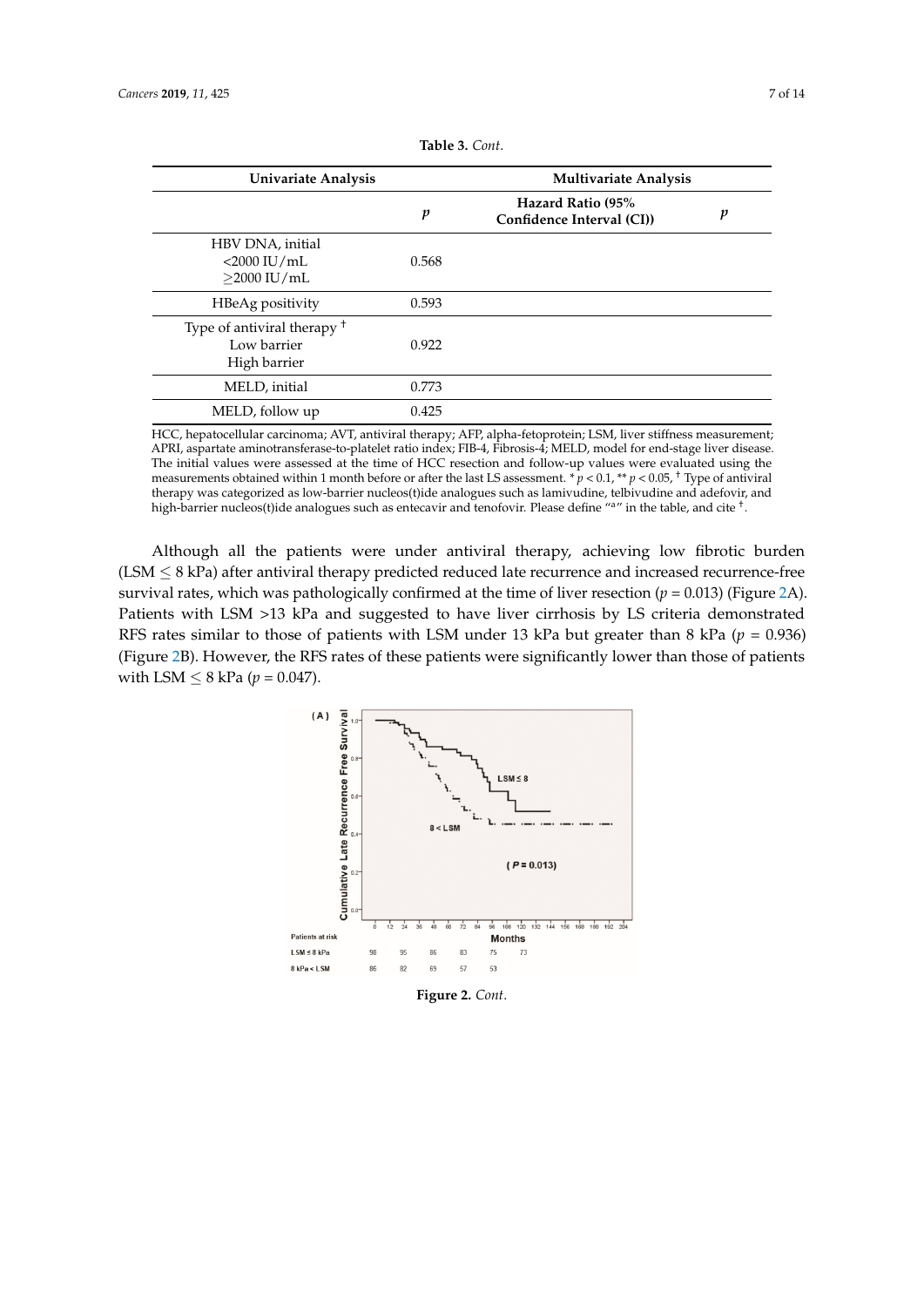<span id="page-7-0"></span>

**Figure 2** Prognosis of HCC after curative resection according to follow up-liver stiffness measurements **Figure 2.** Prognosis of HCC after curative resection according to follow up-liver stiffness measurements (LSM). (A) Cumulative late recurrence-free survival based on stratified LSM,  $\leq$ 8 kPa vs. >8 kPa. (B) Cumulative late recurrence-free survival based on stratified LSM,  $\leq$ 8 kPa vs. 8 kPa < LSM  $\leq$ 13 kPa vs. >13 kPa. (**C**) Cumulative overall survival. >13 kPa. (**C**) Cumulative overall survival.

Early recurrence ( $\leq$ 12 months) was observed in 13 patients (13/184, 7.1%). Multiple HCC nodules (HR, 6.010; 95% CI: 1.809–19.971; *P* = 0.003) and having microvascular invasion (HR, 2.779; 95% CI: (HR, 6.010; 95% CI: 1.809–19.971; *p* = 0.003) and having microvascular invasion (HR, 2.779; 95% CI: 1.126–6.856; *P* = 0.027) suggested an increased risk of early recurrence, whereas preoperative low APRI 1.126–6.856; *p* = 0.027) suggested an increased risk of early recurrence, whereas preoperative low APRI score (HR, 0.169; 95% CI: 0.058–0.489;  $p = 0.001$ ) predicted a lower risk of early recurrence (Table 5). Having low LSMs (≤8 kPa) during the follow-up period was not associated with early recurrence. Having low LSMs (≤8 kPa) during the follow-up period was not associated with early recurrence.

| Table 4. Independent predictions of early recurrence after curative HCC resection in patients with |
|----------------------------------------------------------------------------------------------------|
| pathologically confirmed liver cirrhosis under antiviral therapy.                                  |

|                                                 | Univariate Analysis |                       | <b>Multivariate Analysis</b> |  |
|-------------------------------------------------|---------------------|-----------------------|------------------------------|--|
|                                                 | п                   | Hazard Ratio (95% CI) |                              |  |
| Age at resection<br><45 year<br>$\geq$ 45 years | 0.420               |                       |                              |  |
| Gender                                          | 0.176               |                       |                              |  |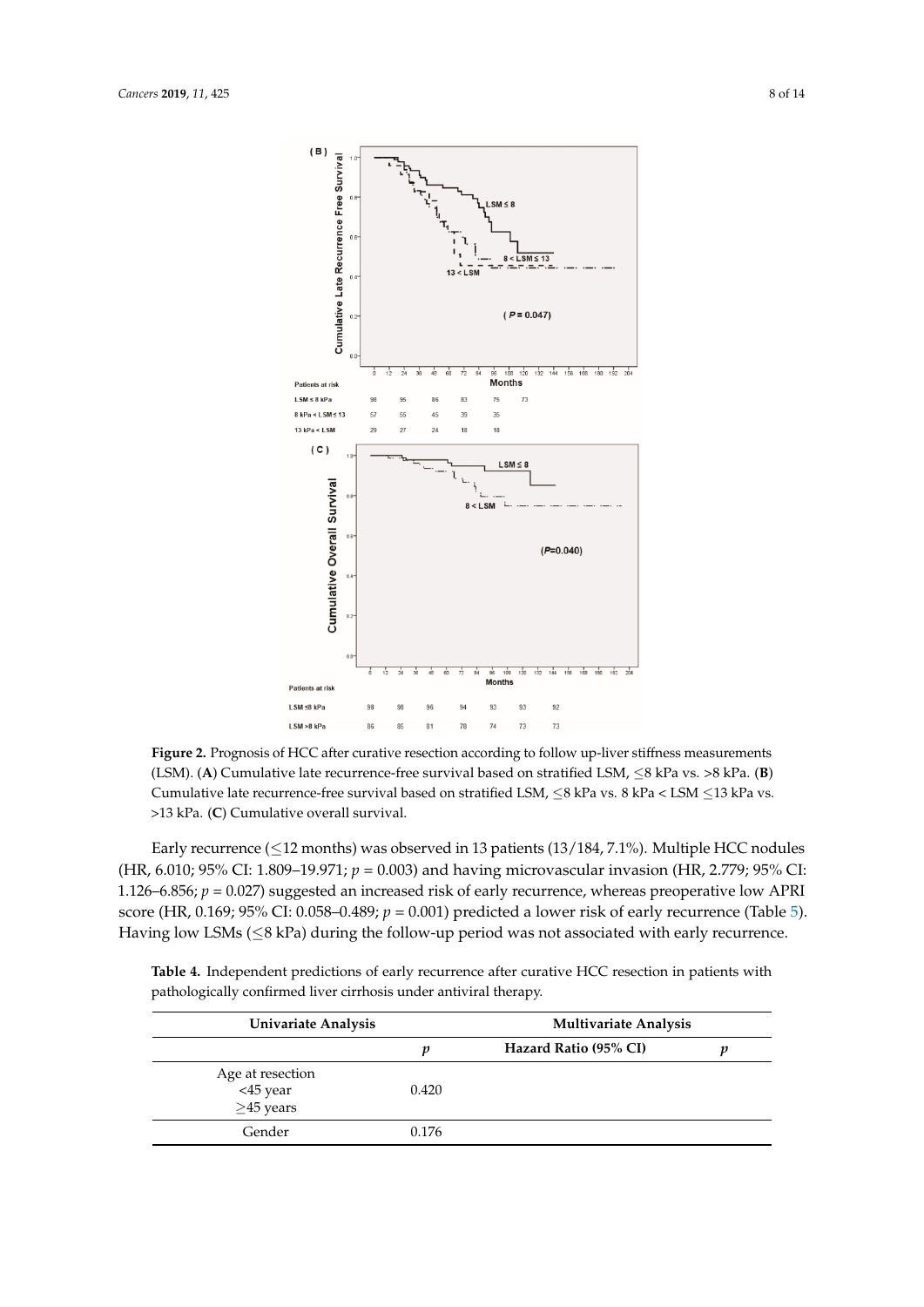| <b>Univariate Analysis</b>                                            |                  | <b>Multivariate Analysis</b> |                  |  |
|-----------------------------------------------------------------------|------------------|------------------------------|------------------|--|
|                                                                       | $\boldsymbol{p}$ | Hazard Ratio (95% CI)        | $\boldsymbol{p}$ |  |
| Operation type<br>Wedge resection<br>Segmentectomy<br>Lobectomy       | 0.643            |                              |                  |  |
| Tumor size<br>$\leq$ 3 cm<br>$>3$ cm                                  | 0.318            |                              |                  |  |
| Tumor number<br>Single<br>Multiple                                    | $0.029*$         | 6.010 (1.809-19.971)         | $0.003**$        |  |
| Microvascular invasion                                                | $0.099*$         | 2.779 (1.126-6.856)          | $0.027**$        |  |
| Edmonson grade<br>$\leq$ 2<br>>2                                      | 0.201            |                              |                  |  |
| LSM, initial (kPa)<br>$\leq$ 8<br>>8                                  | 0.186            |                              |                  |  |
| APRI, initial<br>< 1.5<br>$\geq1.5$                                   | $0.005*$         | $0.169(0.058 - 0.489)$       | $0.001**$        |  |
| FIB-4, initial<br>< 2.67<br>$\geq$ 2.67                               | 0.175            |                              |                  |  |
| LSM, follow up (kPa)<br>${\leq}8$<br>>8                               | 0.432            |                              |                  |  |
| APRI, follow-up<br>< 1.5<br>$\geq1.5$                                 | 0.942            |                              |                  |  |
| FIB-4, follow-up<br>< 2.67<br>$\geq$ 2.67                             | 0.714            |                              |                  |  |
| AFP, initial<br>$<$ 200 ng/mL<br>$\geq$ 200 ng/mL                     | 0.263            |                              |                  |  |
| HBV DNA, initial<br>$<$ 2000 IU/mL<br>$\geq$ 2000 IU/mL               | 0.163            |                              |                  |  |
| HBeAg positivity                                                      | 0.466            |                              |                  |  |
| Type of antiviral therapy <sup>+</sup><br>Low barrier<br>High barrier | 0.181            |                              |                  |  |
| MELD, initial                                                         | 0.712            |                              |                  |  |
| MELD, follow-up                                                       | 0.908            |                              |                  |  |

<span id="page-8-0"></span>**Table 5.** Independent predictions of early recurrence after curative HCC resection in patients with pathologically confirmed liver cirrhosis under antiviral therapy.

HCC, hepatocellular carcinoma; AVT, antiviral therapy; AFP, alpha-fetoprotein; LSM, liver stiffness measurement; APRI, aspartate aminotransferase-to-platelet ratio index; FIB-4, Fibrosis-4; MELD, model for end-stage liver disease. The initial values were assessed at the time of HCC resection and follow up values were evaluated using the measurements obtained within 1 month before or after the last LS assessment. \* *p* < 0.1; \*\* *p* < 0.05; † Type of antiviral therapy was categorized as low-barrier nucleos(t)ide analogues such as lamivudine, telbivudine and adefovir, and high-barrier nucleos(t)ide analogues such as entecavir and tenofovir.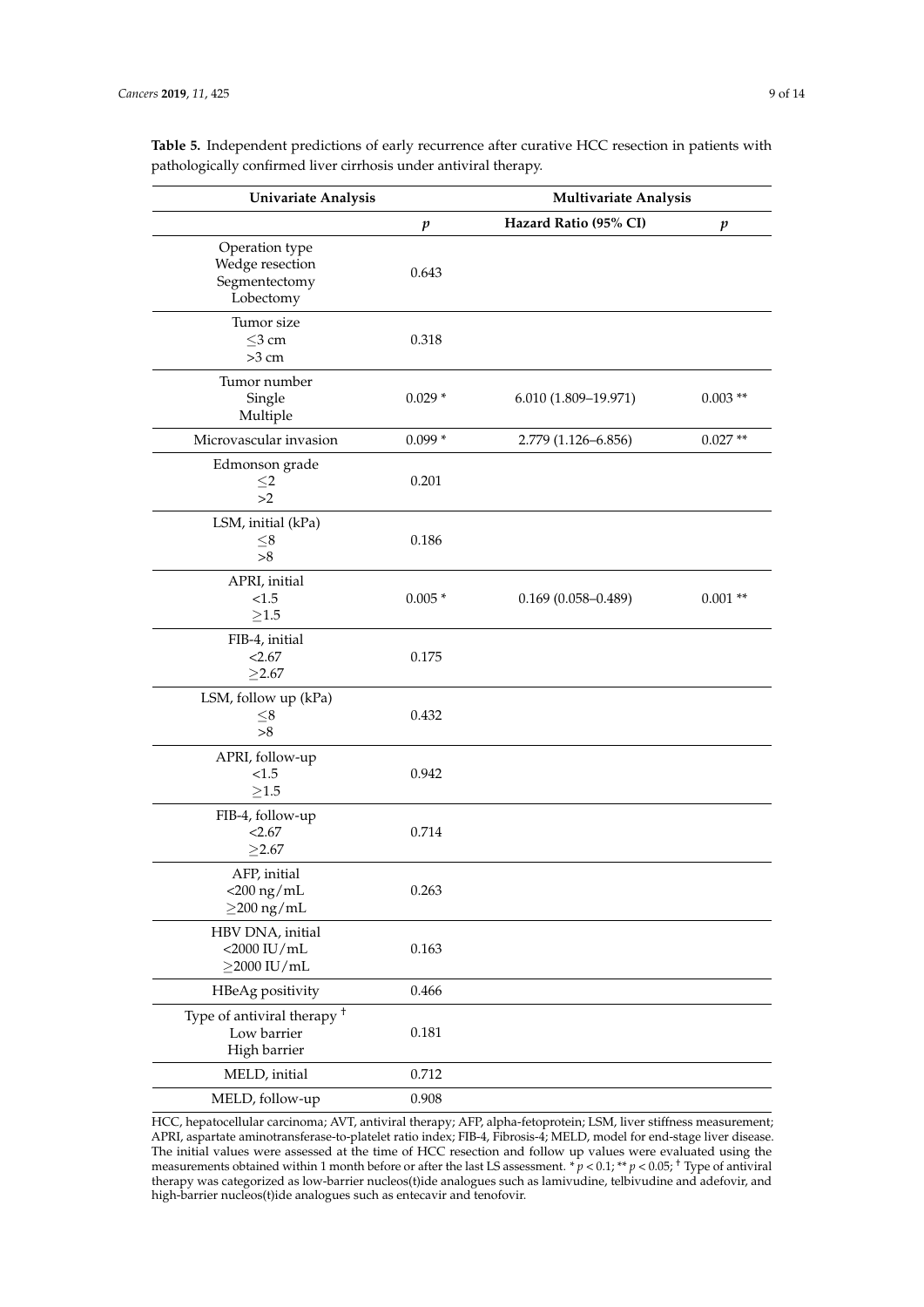# *3.3. Follow-up LSM as a Predictor of Mortality*

Among the patients with HBV-related HCC at BCLC 0–A with advanced fibrosis that underwent curative liver resection, the 1-, 2-, 3-, 5- year overall survival rates were 99.5%, 95.1%, 90.6% and 69.9%, respectively. The multivariate regression analysis for determining independent factors for mortality is shown in Table [6.](#page-10-0) Although patients had pathologically confirmed liver cirrhosis at the time of HCC occurrence, achieving low LSM (≤8 kPa) after antiviral therapy suggested decreased cumulative incidence of mortality ( $p = 0.040$ ) (Figure [2C](#page-7-0)). In addition, not having microvascular invasion of tumor, without early tumor recurrence  $(\leq 12$  months), and low APRI score at the time of tumor resection suggested decreased mortality.

| Univariate Analysis<br><b>Multivariate Analysis</b>             |                  |                                                   |           |
|-----------------------------------------------------------------|------------------|---------------------------------------------------|-----------|
|                                                                 | $\boldsymbol{p}$ | Hazard Ratio (95% CI)                             | p         |
| Age at resection<br><45 year<br>$\geq$ 45 years                 | $0.014*$         | $1.76 \times 10^5 (0.00 - 2.235 \times 10^{194})$ | 0.957     |
| Gender                                                          | $0.039*$         | $0.00(0.00-3.643\times10^{187})$                  | 0.957     |
| Operation type<br>Wedge resection<br>Segmentectomy<br>Lobectomy | 0.112            |                                                   |           |
| Tumor size<br>$\leq$ 3 cm<br>$>3$ cm                            | 0.183            |                                                   |           |
| Tumor number<br>Single<br>Multiple                              | 0.273            |                                                   |           |
| Microvascular invasion                                          | $0.039*$         | 3.191 (1.188-8.568)                               | $0.021**$ |
| Edmonson grade<br>$\leq$ 2<br>>2                                | 0.384            |                                                   |           |
| Early Recurrence $(\leq 12$ months)                             | $0.000*$         | 9.416 (3.566-24.861)                              | $0.000**$ |
| Late Recurrence (>12 months)                                    | $0.000*$         | 3.366 (0.605-18.724)                              | 0.119     |
| LSM* initial (kPa)<br>$_{\leq 8}$<br>> 8                        | 0.172            |                                                   |           |
| LSM, follow-up (kPa)<br>$\leq$ 8<br>>8                          | $0.040*$         | $0.364(0.136 - 0.976)$                            | $0.045**$ |
| APRI, initial<br>< 1.5<br>${\ge}1.5$                            | $0.002*$         | $0.251(0.086 - 0.759)$                            | $0.014**$ |
| APRI, follow-up<br>${<}1.5$<br>${\ge}1.5$                       | $0.034*$         | $0.341(0.097 - 1.203)$                            | 0.095     |
| FIB-4, initial<br>< 2.67<br>>2.67                               | $0.047*$         | $1.261(0.345 - 4.613)$                            | 0.726     |
| FIB-4, follow-up<br>< 2.67<br>>2.67                             | 0.168            |                                                   |           |

Table 6. Independent predictions of mortality after curative HCC resection in patients with pathologically confirmed liver cirrhosis under antiviral therapy.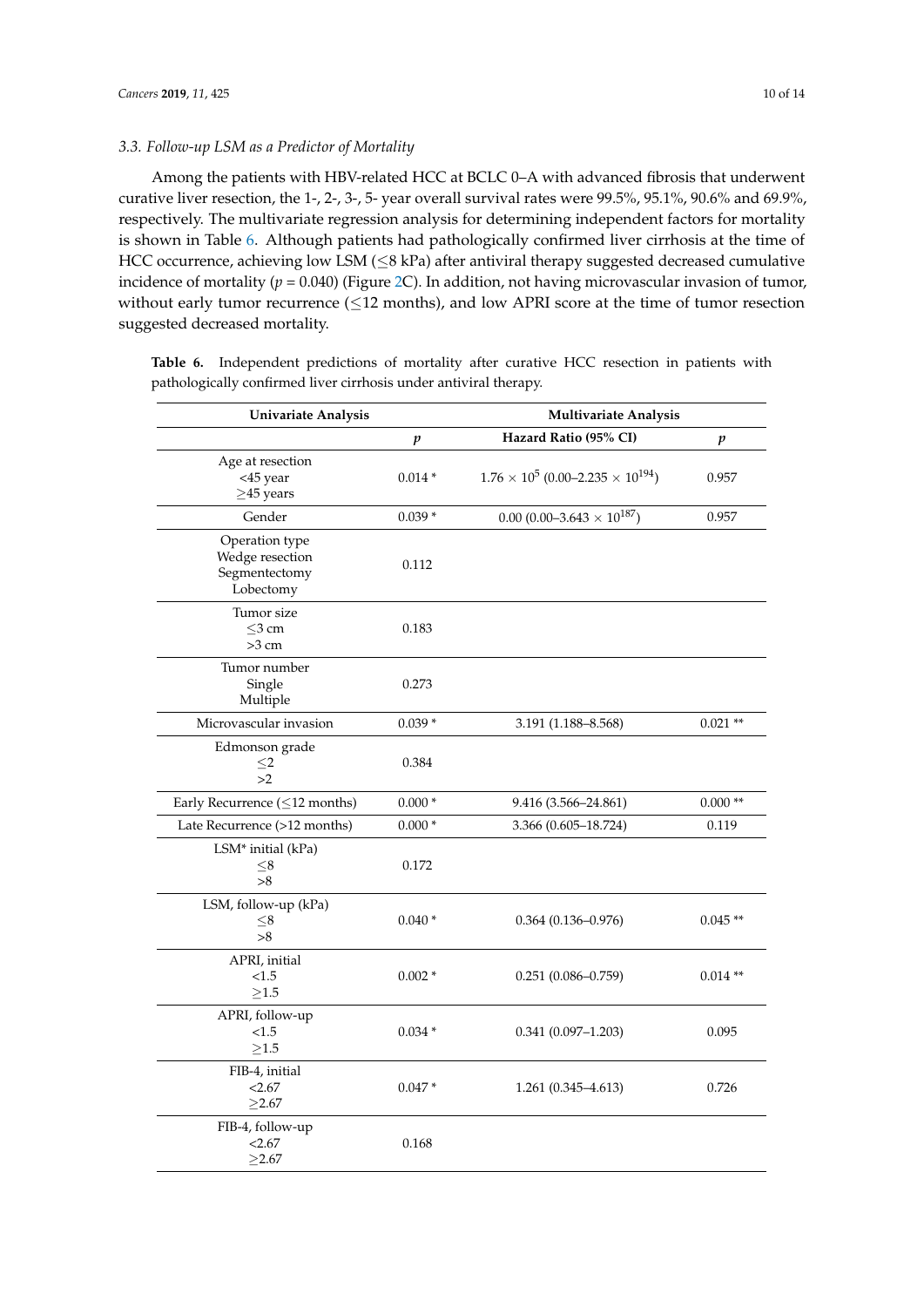<span id="page-10-0"></span>

| Univariate Analysis                                                   |          | <b>Multivariate Analysis</b> |       |  |
|-----------------------------------------------------------------------|----------|------------------------------|-------|--|
|                                                                       | p        | Hazard Ratio (95% CI)        | p     |  |
| AFP, initial<br>$<$ 200 ng/mL<br>$\geq$ 200 ng/mL                     | $0.093*$ | $0.615(0.071 - 5.350)$       | 0.660 |  |
| HBV DNA, initial<br>$<$ 2000 IU/mL<br>$>$ 2000 IU/mL                  | 0.588    |                              |       |  |
| HBeAg positivity                                                      | 0.348    |                              |       |  |
| Type of antiviral therapy <sup>+</sup><br>Low barrier<br>High barrier | $0.095*$ | $0.249(0.060 - 1.038)$       | 0.056 |  |
| MELD, initial                                                         | 0.395    |                              |       |  |
| MELD, follow-up                                                       | 0.932    |                              |       |  |

**Table 6.** *Cont*.

HCC, hepatocellular carcinoma; AVT, antiviral therapy; AFP, alpha-fetoprotein; LSM, liver stiffness measurement; APRI, aspartate aminotransferase -platelet ratio index; FIB-4, Fibrosis-4; MELD, model for end-stage liver disease. The initial values were assessed at the time of HCC resection and follow-up values were evaluated using the measurements obtained within 1 month before or after the last LS assessment. \*  $p < 0.1$ ; \*\*  $p < 0.005$ ;  $\dagger$  Type of antiviral therapy was categorized as low-barrier nucleos(t)ide analogues such as lamivudine, telbivudine and adefovir, and high-barrier nucleos(t)ide analogues such as entecavir and tenofovir.

## **4. Discussion**

This study demonstrates that among HCC patients with pathologically diagnosed liver cirrhosis receiving under antiviral therapy after HCC resection, achieving a decreased LSM to the point where lower fibrotic burden is likely to be suggested was associated with a significantly reduced risk of late recurrence and had a beneficial effect on overall survival.

Liver cirrhosis has been recognized as the most powerful risk factor of HCC development [\[2,](#page-11-1)[3\]](#page-11-2). Although liver cirrhosis was previously thought to be irreversible, evidence supporting the reversal of cirrhosis by eliminating the underlying cause of liver injury, such as by using antiviral therapy, has accumulated [\[4](#page-11-3)[–7](#page-12-0)[,28\]](#page-13-5). Whether the reversal of liver fibrosis by antiviral therapy would lead to a reduction in HCC occurrence, especially in those with liver cirrhosis, is still in dispute. A previous study reported that antiviral therapy failed to prevent HCC development in patients with cirrhosis [\[29\]](#page-13-6), whereas more recent studies suggested that antiviral therapy reduced the risk of HCC occurrence even in patients with liver cirrhosis [\[30,](#page-13-7)[31\]](#page-13-8). However, all these studied could not clearly explain whether the effect of antiviral therapy was associated with an improvement in liver fibrosis or with suppressed HBV replication. Moreover, it is not clearly delineated which patients would benefit with decreased tumor recurrence after antiviral therapy.

Sequential liver biopsy is very difficult to perform due to its invasiveness and related ethical problems. Instead, LSM by TE has been widely accepted to be well correlated with pathologic stages of liver fibrosis [\[32–](#page-13-9)[34\]](#page-13-10), and several studies investigated the value of LSM in predicting the risk of de novo HCC development [\[12](#page-12-4)[,14](#page-12-5)[,27](#page-13-4)[,34](#page-13-10)[,35\]](#page-13-11). These studies suggest that higher LSM predicted an increased risk of HCC development, and even though the cutoff values for the increased risk may still need to be settled, they were generally accepted to be >8 kPa, indicating high probability of a fibrosis stage around F3. Recently, it has been reported that LSM can be dynamically changed in both HCV and HBV infection after viral suppression or eradication, and this might result in a decreased risk of HCC development and liver-related events [\[18,](#page-12-8)[20,](#page-12-10)[21\]](#page-12-11). However, it has not been evaluated whether a reduction in LSM by antiviral therapy in cirrhotic HCC patients would result in a decreased risk of HCC recurrence, especially at a later stage after curative HCC treatment. These patients already experienced HCC development in a fibrotic liver background, and there has not been a study showing that the mere reduction in LSM by antiviral therapy would be a meaningful marker predicting changes in HCC prognosis in these patients. In our study, the results suggest that among cirrhotic HCC patients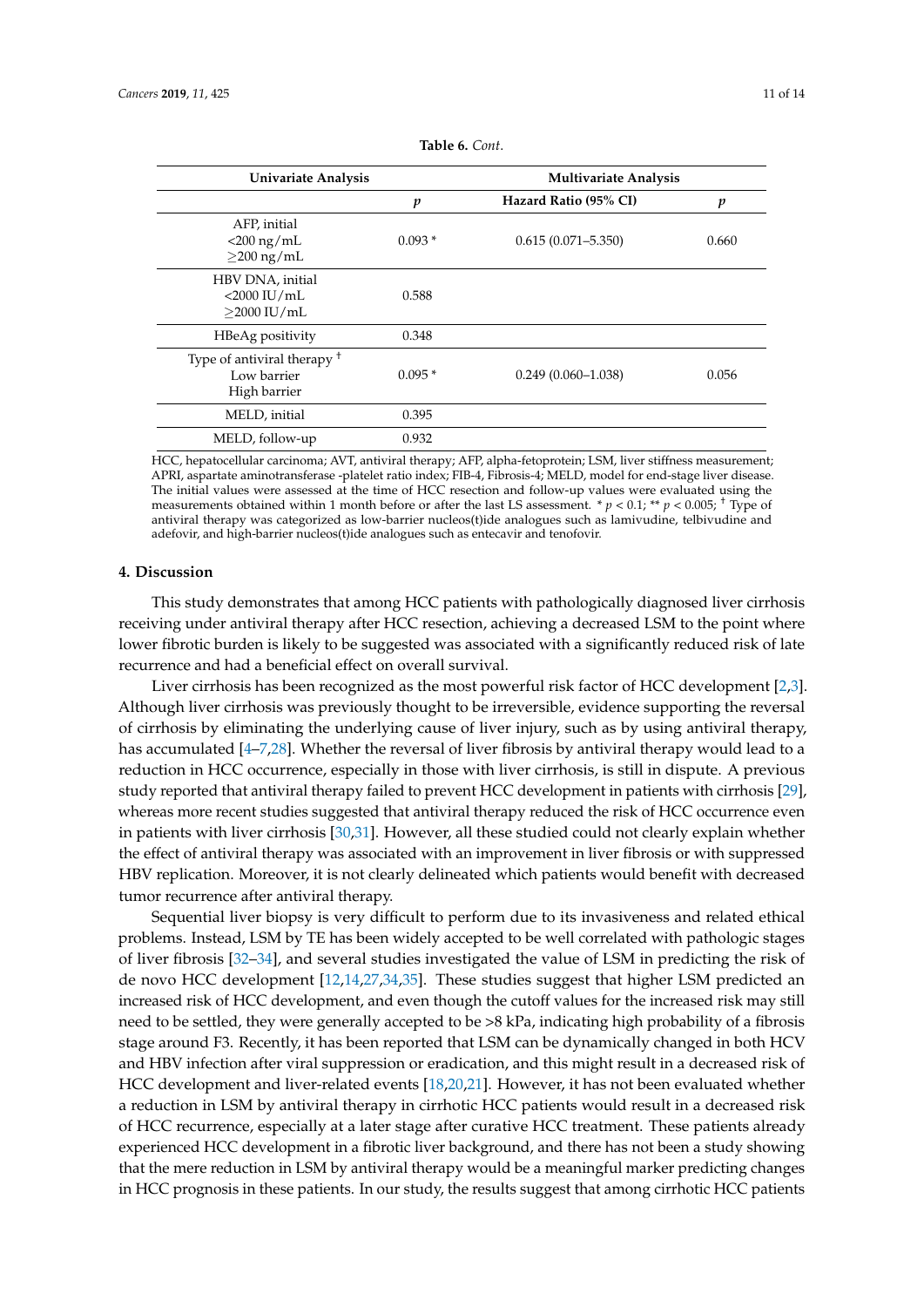under antiviral therapy after surgical HCC treatment, achieving LSM  $\leq$ 8 kPa following antiviral therapy indicated a significantly reduced risk of HCC late recurrence and might be a useful marker predicting de novo recurrence after the curative liver resection.

It has been suggested that HCC early recurrence probably represents primary metastasis from the initial tumor and is dependent on tumor factors such as tumor numbers, existence of vascular invasion, and resection margin [\[23](#page-13-0)[,36](#page-13-12)[,37\]](#page-13-13). As for late recurrence, it is likely to result from multi-centric occurrence and be associated with underlying liver disease such as high HBV DNA level, liver inflammation, and severity of liver fibrosis [\[38\]](#page-13-14). Although it can still be argued that reduced LSM  $\leq$ 8 kPa may not necessarily indicate the pathological reversal of liver cirrhosis, low LSM can still be a reliable marker predicting favorable oncologic outcomes in cirrhotic HCC patients.

Our study has several limitations, mainly due to its retrospective nature. First, durations of antiviral therapy varied among the patients. The response to antiviral therapy in suppressing viral replication and ameliorating liver histology depends on the duration of antiviral therapy. However, all but only one patient had HBV DNA >2000 IU/mL and 156 patients (156/184, 84.8%) had undetectable HBV DNA during follow-up, suggesting that HBV replication had been effectively controlled. Whether there is a relationship between duration of undetectable HBV DNA and dynamic changes of LSM has not been adequately investigated and was beyond the scope of this study. Second, being a retrospective observational study, the point of follow-up LSM evaluation was not identical for all patients, although they were all at least 12 months after HCC resection and antiviral therapy start. Third, although all the patients had pathologically detected liver cirrhosis, a follow-up biopsy could not be performed, and decreased fibrotic burden could be estimated by achieving LSM  $\leq$ 8 kPa, which is suggestive of having a METAVIR fibrosis score  $\leq$  2. However, it is not practical to have a liver biopsy just to evaluate liver cirrhosis regression, and achieving low LSM seems to be meaningful for predicting prognosis even in HCC patients with cirrhosis.

#### **5. Conclusions**

Our study suggests that low LSM ( $\leq$ 8 kPa) after antiviral therapy in HBV-related HCC patients with pathologically detected liver cirrhosis may be a good prognostic marker for predicting late HCC recurrence and overall survival after curative liver resection.

**Author Contributions:** Conceptualization, J.I.L. and H.W.L.; Data curation, J.I.L.; Formal analysis, J.I.L. and S.U.K.; Investigation, J.I.L. and S.U.K.; Methodology, S.H.A. and K.S.L.; Project administration, J.I.L.; Resources, J.I.L., S.U.K., S.H.A., K.S.L.; Funding acquisition, J.I.L.; Software, J.I.L.; Supervision, J.I.L. and S.H.A.; Validation, S.U.K.; Writing—original draft, J.I.L.; Writing—review & editing, H.W.L.

**Funding:** This research was supported by Basic Science Research Program through the National Research Foundation of Korea (NRF) funded by the Ministry of Science, ICT & Future Planning (NRF-2016R1A2B4015192).

**Conflicts of Interest:** The authors have nothing to disclose.

#### **References**

- <span id="page-11-0"></span>1. Yuen, M.F.; Tanaka, Y.; Shinkai, N.; Poon, R.T.; But, D.Y.; Fong, D.Y.; Fung, J.; Wong, D.K.; Yuen, J.C.; Mizokami, M.; et al. Risk for hepatocellular carcinoma with respect to hepatitis b virus genotypes b/c, specific mutations of enhancer ii/core promoter/precore regions and hbv DNA levels. *Gut* **2008**, *57*, 98–102. [\[CrossRef\]](http://dx.doi.org/10.1136/gut.2007.119859) [\[PubMed\]](http://www.ncbi.nlm.nih.gov/pubmed/17483190)
- <span id="page-11-1"></span>2. Sasaki, Y.; Imaoka, S.; Masutani, S.; Ohashi, I.; Ishikawa, O.; Koyama, H.; Iwanaga, T. Influence of coexisting cirrhosis on long-term prognosis after surgery in patients with hepatocellular-carcinoma. *Surgery* **1992**, *112*, 515–521. [\[PubMed\]](http://www.ncbi.nlm.nih.gov/pubmed/1325673)
- <span id="page-11-2"></span>3. Poon, R.T.P.; Fan, S.T.; Wong, J. Risk factors, prevention, and management of postoperative recurrence after resection of hepatocellular carcinoma. *Ann. Surg.* **2000**, *232*, 10–24. [\[CrossRef\]](http://dx.doi.org/10.1097/00000658-200007000-00003)
- <span id="page-11-3"></span>4. Dienstag, J.L.; Goldin, R.D.; Heathcote, E.J.; Hann, H.W.L.; Woessner, M.; Stephenson, S.L.; Gardner, S.; Gray, D.F.; Schiff, E.R. Histological outcome during long-term lamivudine therapy. *Gastroenterology* **2003**, *124*, 105–117. [\[CrossRef\]](http://dx.doi.org/10.1053/gast.2003.50013)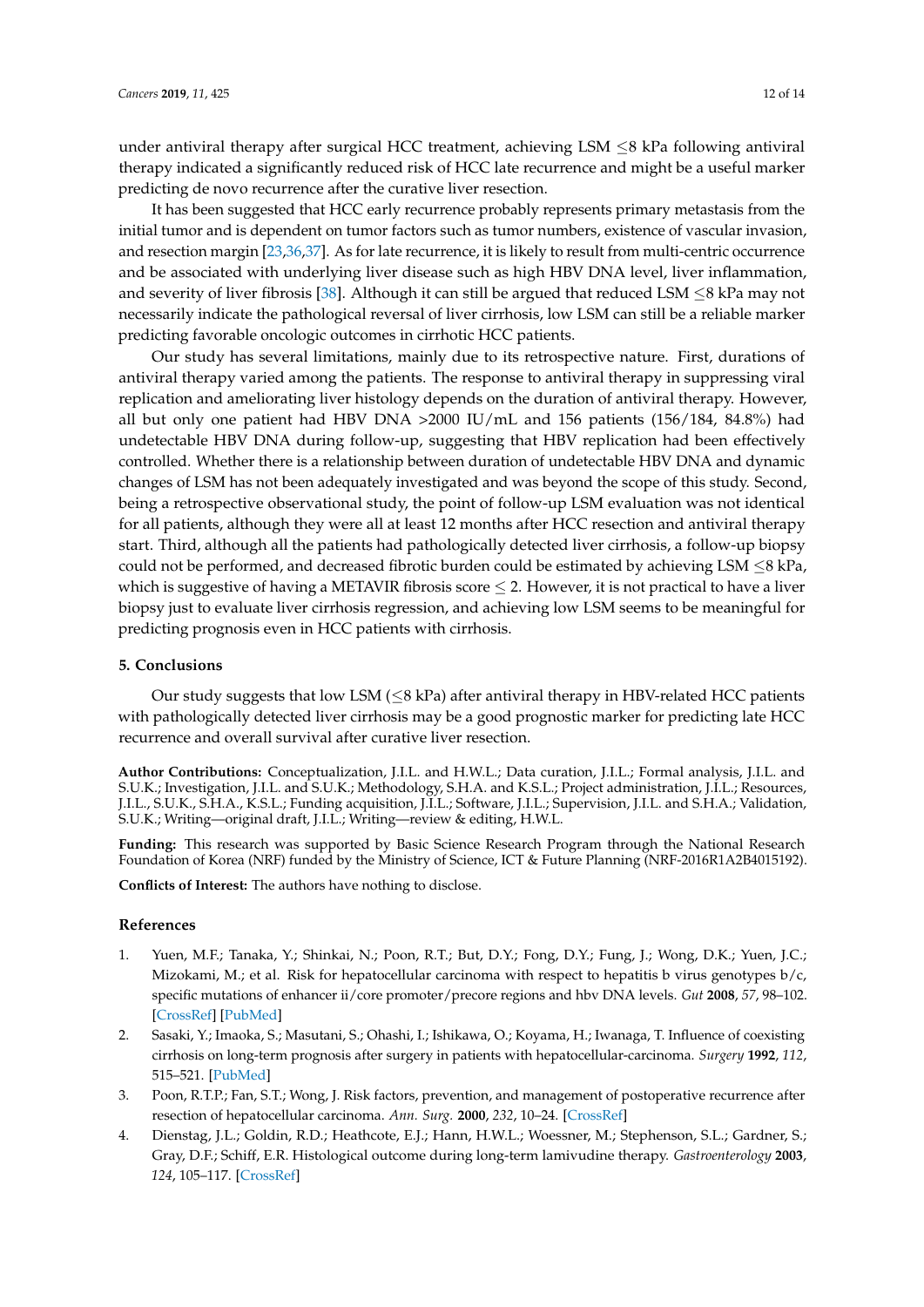- 5. Liaw, Y.F.; Sung, J.J.Y.; Chow, W.C.; Farrell, G.; Lee, C.Z.; Yuen, H.; Tanwandee, T.; Tao, Q.M.; Shue, K.; Keene, O.N.; et al. Lamivudine for patients with chronic hepatitis b and advanced liver disease. *N. Engl. J. Med.* **2004**, *351*, 1521–1531. [\[CrossRef\]](http://dx.doi.org/10.1056/NEJMoa033364)
- 6. Chang, T.T.; Liaw, Y.F.; Wu, S.S.; Schiff, E.; Han, K.H.; Lai, C.L.; Safadi, R.; Lee, S.S.; Halota, W.; Goodman, Z.; et al. Long-term entecavir therapy results in the reversal of fibrosis/cirrhosis and continued histological improvement in patients with chronic hepatitis b. *Hepatology* **2010**, *52*, 886–893. [\[CrossRef\]](http://dx.doi.org/10.1002/hep.23785)
- <span id="page-12-0"></span>7. Marcellin, P.; Gane, E.; Buti, M.; Afdhal, N.; Sievert, W.; Jacobson, I.M.; Washington, M.K.; Germanidis, G.; Flaherty, J.F.; Schall, R.A.; et al. Regression of cirrhosis during treatment with tenofovir disoproxil fumarate for chronic hepatitis b: A 5-year open-label follow-up study. *Lancet* **2013**, *381*, 468–475. [\[CrossRef\]](http://dx.doi.org/10.1016/S0140-6736(12)61425-1)
- <span id="page-12-1"></span>8. Spinzi, G.; Terruzzi, V.; Minoli, G. Liver biopsy. *N. Engl. J. Med.* **2001**, *344*, 2030.
- <span id="page-12-2"></span>9. Marcellin, P.; Ziol, M.; Bedossa, P.; Douvin, C.; Poupon, R.; de Ledinghen, V.; Beaugrand, M. Non-invasive assessment of liver fibrosis by stiffness measurement in patients with chronic hepatitis b. *Liver Int.* **2009**, *29*, 242–247. [\[CrossRef\]](http://dx.doi.org/10.1111/j.1478-3231.2008.01802.x) [\[PubMed\]](http://www.ncbi.nlm.nih.gov/pubmed/18637064)
- 10. Verveer, C.; Zondervan, P.E.; ten Kate, F.J.; Hansen, B.E.; Janssen, H.L.; de Knegt, R.J. Evaluation of transient elastography for fibrosis assessment compared with large biopsies in chronic hepatitis B and C. *Liver Int.* **2012**, *32*, 622–628. [\[CrossRef\]](http://dx.doi.org/10.1111/j.1478-3231.2011.02663.x)
- <span id="page-12-3"></span>11. Li, Y.; Huang, Y.S.; Wang, Z.Z.; Yang, Z.R.; Sun, F.; Zhan, S.Y.; Liu, X.E.; Zhuang, H. Systematic review with meta-analysis: The diagnostic accuracy of transient elastography for the staging of liver fibrosis in patients with chronic hepatitis b. *Aliment. Pharmacol. Ther.* **2016**, *43*, 458–469. [\[CrossRef\]](http://dx.doi.org/10.1111/apt.13488)
- <span id="page-12-4"></span>12. Jung, K.S.; Kim, S.U.; Ahn, S.H.; Park, Y.N.; Kim, D.Y.; Park, J.Y.; Chon, C.Y.; Choi, E.H.; Han, K.H. Risk assessment of hepatitis b virus-related hepatocellular carcinoma development using liver stiffness measurement (fibroscan). *Hepatology* **2011**, *53*, 885–894.
- 13. Kim, M.N.; Kim, B.K.; Park, J.Y.; Kim, D.Y.; Ahn, S.H.; Han, K.H.; Kim, S.U. Increased risk of developing hepatocellular carcinoma in chronic hepatitis b patients with transient elastography-defined subclinical cirrhosis. *Hepatology* **2014**, *60*, 978a–979a.
- <span id="page-12-5"></span>14. Shin, S.H.; Kim, S.U.; Park, J.Y.; Kim, D.Y.; Ahn, S.H.; Han, K.H.; Kim, B.K. Liver stiffness-based model for prediction of hepatocellular carcinoma in chronic hepatitis b virus infection: Comparison with histological fibrosis. *Liver Int.* **2015**, *35*, 1054–1062. [\[CrossRef\]](http://dx.doi.org/10.1111/liv.12621)
- <span id="page-12-6"></span>15. Kuo, Y.H.; Lu, S.N.; Chen, C.H.; Chang, K.C.; Hung, C.H.; Tai, W.C.; Tsai, M.C.; Tseng, P.L.; Hu, T.H.; Wang, J.H. The changes of liver stiffness and its associated factors for chronic hepatitis b patients with entecavir therapy. *PLoS ONE* **2014**, *9*, e93160. [\[CrossRef\]](http://dx.doi.org/10.1371/journal.pone.0093160) [\[PubMed\]](http://www.ncbi.nlm.nih.gov/pubmed/24682088)
- 16. Kim, M.N.; Kim, S.U.; Kim, B.K.; Park, J.Y.; Kim, D.Y.; Ahn, S.H.; Han, K.H. Long-term changes of liver stiffness values assessed using transient elastography in patients with chronic hepatitis b receiving entecavir. *Liver Int.* **2014**, *34*, 1216–1223. [\[CrossRef\]](http://dx.doi.org/10.1111/liv.12377) [\[PubMed\]](http://www.ncbi.nlm.nih.gov/pubmed/24267737)
- <span id="page-12-7"></span>17. Chon, Y.E.; Park, J.Y.; Myoung, S.M.; Jung, K.S.; Kim, B.K.; Kim, S.U.; Kim, D.Y.; Ahn, S.H.; Han, K.H. Improvement of liver fibrosis after long-term antiviral therapy assessed by fibroscan in chronic hepatitis b patients with advanced fibrosis. *Am. J. Gastroenterol.* **2017**, *112*, 882–891. [\[CrossRef\]](http://dx.doi.org/10.1038/ajg.2017.93)
- <span id="page-12-8"></span>18. Kim, B.S.; Seo, Y.S.; Kim, Y.S.; Lee, C.H.; Lee, H.A.; Um, S.H.; Yoo, J.J.; Kim, S.G.; Suh, S.J.; Jung, Y.K.; et al. Reduced risk of hepatocellular carcinoma by achieving a subcirrhotic liver stiffness through antiviral agents in hepatitis b virus-related advanced fibrosis or cirrhosis. *J. Gastroenterol. Hepatol.* **2018**, *33*, 503–510. [\[CrossRef\]](http://dx.doi.org/10.1111/jgh.13854) [\[PubMed\]](http://www.ncbi.nlm.nih.gov/pubmed/28666070)
- <span id="page-12-9"></span>19. Sasaki, K.; Shindoh, J.; Margonis, G.A.; Nishioka, Y.; Andreatos, N.; Sekine, A.; Hashimoto, M.; Pawlik, T.M. Effect of background liver cirrhosis on outcomes of hepatectomy for hepatocellular carcinoma. *JAMA Surg.* **2017**, *152*, e165059. [\[CrossRef\]](http://dx.doi.org/10.1001/jamasurg.2016.5059)
- <span id="page-12-10"></span>20. Wu, S.S.; Kong, Y.Y.; Piao, H.X.; Jiang, W.; Xie, W.; Chen, Y.P.; Lu, L.G.; Ma, A.L.; Xie, S.B.; Ding, H.G.; et al. On-treatment changes of liver stiffness at week 26 could predict 2-year clinical outcomes in HBV-related compensated cirrhosis. *Liver Int.* **2018**, *38*, 1045–1054.
- <span id="page-12-11"></span>21. Singh, S.; Facciorusso, A.; Loomba, R.; Falck-Ytter, Y.T. Magnitude and kinetics of decrease in liver stiffness after antiviral therapy in patients with chronic hepatitis c: A systematic review and meta-analysis. *Clin. Gastroenterol. Hepatol.* **2018**, *16*, 27–38. [\[CrossRef\]](http://dx.doi.org/10.1016/j.cgh.2017.04.038) [\[PubMed\]](http://www.ncbi.nlm.nih.gov/pubmed/28479504)
- <span id="page-12-12"></span>22. D'Ambrosio, R.; Aghemo, A.; Fraquelli, M.; Rumi, M.G.; Donato, M.F.; Paradis, V.; Bedossa, P.; Colombo, M. The diagnostic accuracy of fibroscan for cirrhosis is influenced by liver morphometry in HCV patients with a sustained virological response. *J. Hepatol.* **2013**, *59*, 251–256. [\[CrossRef\]](http://dx.doi.org/10.1016/j.jhep.2013.03.013)